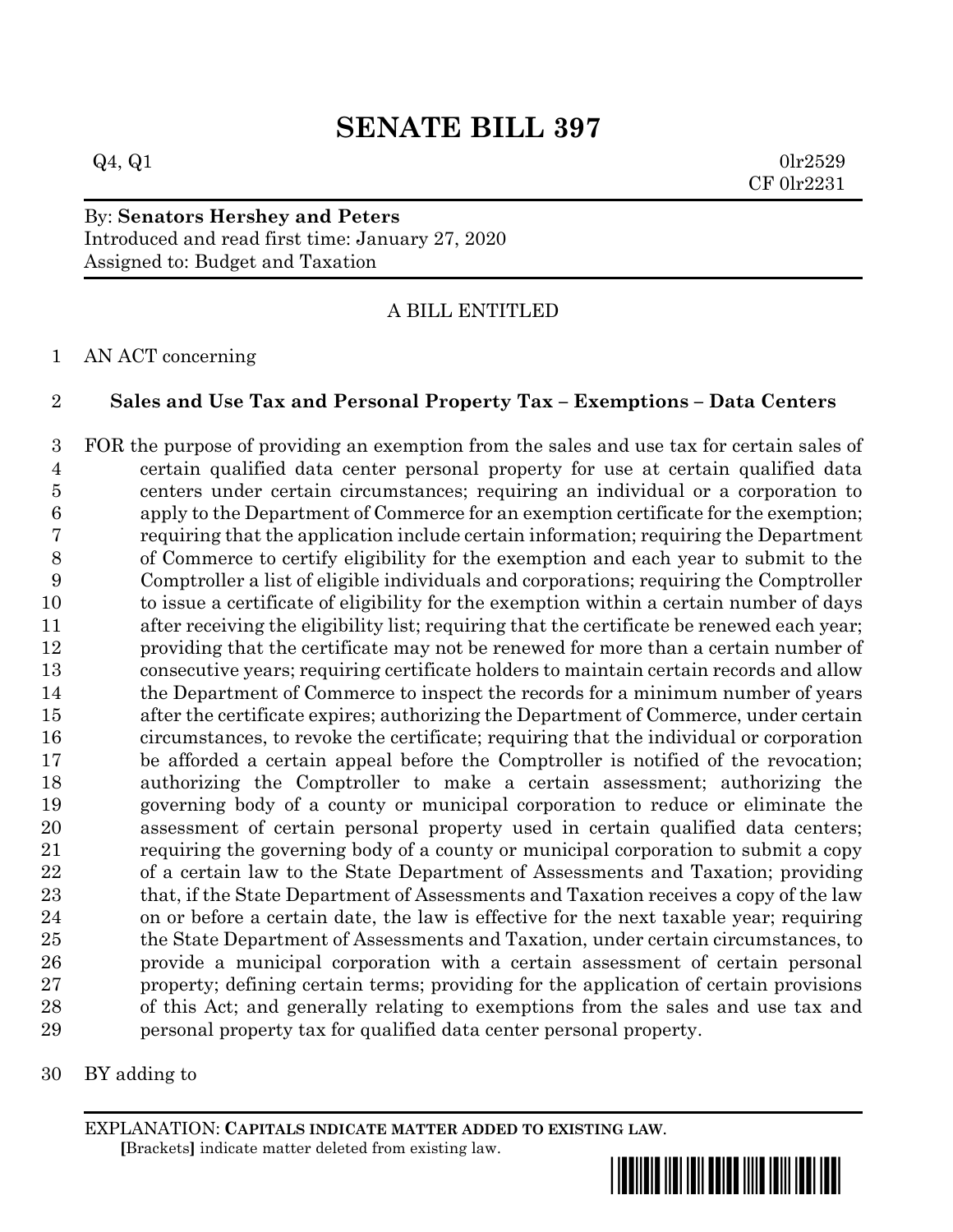| $\mathbf{1}$   | Article - Tax - General                                                                                     |
|----------------|-------------------------------------------------------------------------------------------------------------|
| $\overline{2}$ | Section 11-236                                                                                              |
| 3              | Annotated Code of Maryland                                                                                  |
| 4              | (2016 Replacement Volume and 2019 Supplement)                                                               |
| $\overline{5}$ | BY adding to                                                                                                |
| $\,6$          | $Article - Tax - Property$                                                                                  |
| 7              | Section 7-246                                                                                               |
| 8              | Annotated Code of Maryland                                                                                  |
| 9              | (2019 Replacement Volume)                                                                                   |
| 10<br>11       | SECTION 1. BE IT ENACTED BY THE GENERAL ASSEMBLY OF MARYLAND,<br>That the Laws of Maryland read as follows: |
| 12             | Article - Tax - General                                                                                     |
| 13             | $11 - 236.$                                                                                                 |
| 14             | (1)<br>IN THIS SECTION THE FOLLOWING WORDS HAVE THE MEANINGS<br>(A)                                         |
| 15             | INDICATED.                                                                                                  |
| 16             | "DATA CENTER" MEANS A BUILDING OR GROUP OF BUILDINGS<br>(2)                                                 |
| 17             | USED TO HOUSE COMPUTER SYSTEMS, COMPUTER STORAGE EQUIPMENT, AND                                             |
| 18             | ASSOCIATED INFRASTRUCTURE THAT BUSINESSES OR OTHER ORGANIZATIONS USE                                        |
| 19             | TO ORGANIZE, PROCESS, STORE, AND DISSEMINATE LARGE AMOUNTS OF DATA.                                         |
| 20             | "DEPARTMENT" MEANS THE DEPARTMENT OF COMMERCE.<br>(3)                                                       |
| 21             | "OPPORTUNITY ZONE" MEANS AN AREA THAT HAS BEEN<br>(4)                                                       |
| 22             | DESIGNATED AS A QUALIFIED OPPORTUNITY ZONE IN THE STATE UNDER § 1400Z-1                                     |
| 23             | OF THE INTERNAL REVENUE CODE.                                                                               |
| 24             | "QUALIFIED DATA CENTER" MEANS A DATA CENTER<br>(5)<br>(I)                                                   |
| 25             | LOCATED IN THE STATE IN WHICH AN INDIVIDUAL OR A CORPORATION, WITHIN 3                                      |
| 26             | YEARS AFTER SUBMITTING AN APPLICATION FOR THE SALES AND USE TAX                                             |
| $27\,$         | EXEMPTION UNDER THIS SECTION, HAS:                                                                          |
| 28             | FOR A DATA CENTER LOCATED WITHIN A TIER I AREA,<br>1.                                                       |
| 29             | INVESTED AT LEAST \$2,000,000 IN QUALIFIED DATA CENTER PERSONAL PROPERTY                                    |
| 30             | AND CREATED AT LEAST FIVE QUALIFIED POSITIONS; OR                                                           |
| 31             | 2.<br>FOR A DATA CENTER LOCATED IN ANY OTHER AREA OF                                                        |
| 32             | THE STATE, INVESTED AT LEAST \$5,000,000 IN QUALIFIED DATA CENTER PERSONAL                                  |
| 33             | PROPERTY AND CREATED AT LEAST FIVE QUALIFIED POSITIONS.                                                     |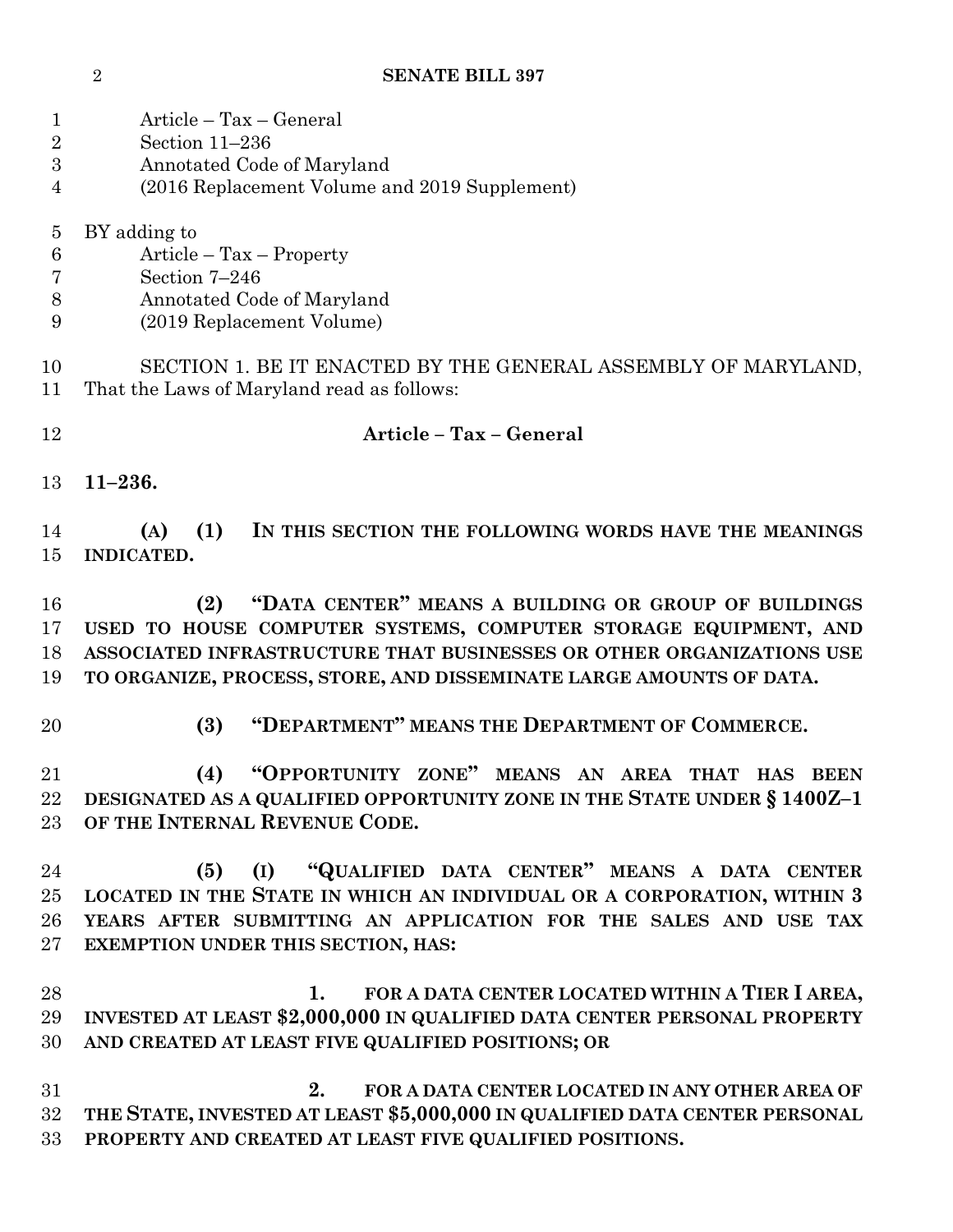**SENATE BILL 397** 3

 **(II) "QUALIFIED DATA CENTER" INCLUDES: 1. A DATA CENTER THAT IS A CO–LOCATED OR HOSTING DATA CENTER WHERE EQUIPMENT, SPACE, AND BANDWIDTH ARE AVAILABLE TO LEASE TO MULTIPLE CUSTOMERS; AND 2. AN ENTERPRISE DATA CENTER OWNED AND OPERATED BY THE COMPANY IT SUPPORTS. (6) (I) "QUALIFIED DATA CENTER PERSONAL PROPERTY" MEANS PERSONAL PROPERTY PURCHASED OR LEASED TO ESTABLISH OR OPERATE A DATA CENTER. (II) "QUALIFIED DATA CENTER PERSONAL PROPERTY" INCLUDES: 1. COMPUTER EQUIPMENT OR ENABLING SOFTWARE USED FOR THE PROCESSING, STORAGE, RETRIEVAL, OR COMMUNICATION OF DATA, INCLUDING SERVERS, ROUTERS, CONNECTIONS, AND OTHER ENABLING HARDWARE USED IN THE OPERATION OF THAT EQUIPMENT; 2. HEATING, VENTILATION, AND AIR–CONDITIONING AND MECHANICAL SYSTEMS, INCLUDING CHILLERS, COOLING TOWERS, AIR–HANDLING UNITS, PUMPS, ENERGY STORAGE OR ENERGY EFFICIENCY TECHNOLOGY, AND OTHER CAPITAL EQUIPMENT USED IN THE OPERATION OF THAT EQUIPMENT; AND 3. EQUIPMENT NECESSARY FOR THE GENERATION, TRANSFORMATION, TRANSMISSION, DISTRIBUTION, OR MANAGEMENT OF ELECTRICITY, INCLUDING EXTERIOR SUBSTATIONS, GENERATORS, TRANSFORMERS, UNIT SUBSTATIONS, UNINTERRUPTIBLE POWER SUPPLY SYSTEMS, BATTERIES, POWER DISTRIBUTION UNITS, REMOTE POWER PANELS, AND ANY OTHER CAPITAL EQUIPMENT NECESSARY FOR THESE PURPOSES. (7) (I) "QUALIFIED POSITION" MEANS A POSITION THAT: 1. IS A FULL–TIME POSITION OF INDEFINITE DURATION; 2. PAYS AT LEAST 150% OF THE STATE MINIMUM WAGE; 3. IS NEWLY CREATED BECAUSE A DATA CENTER BEGINS OR EXPANDS IN A SINGLE LOCATION IN THE STATE; AND**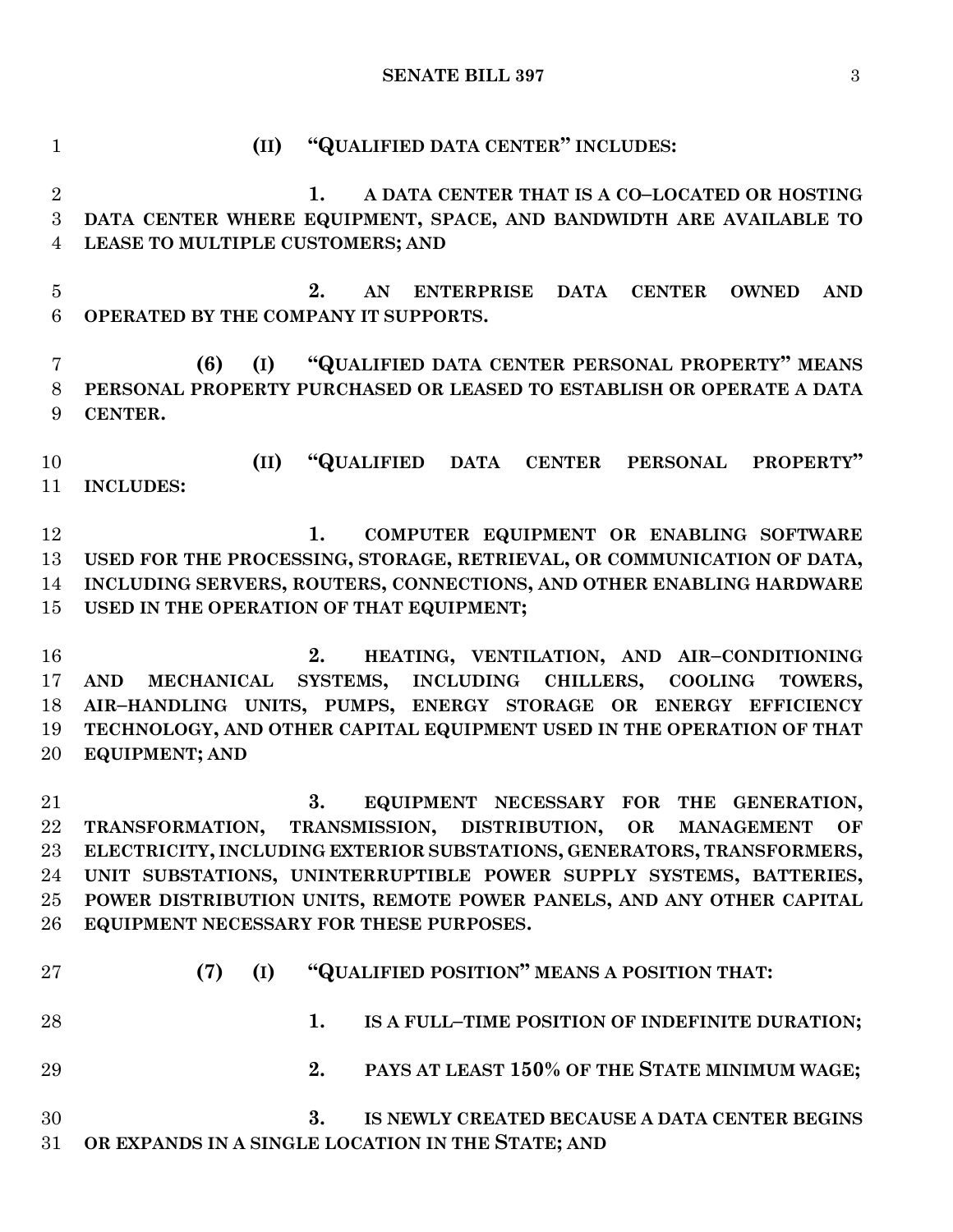|                 | <b>SENATE BILL 397</b><br>$\overline{4}$                                              |
|-----------------|---------------------------------------------------------------------------------------|
| $\mathbf{1}$    | IS FILLED.<br>4.                                                                      |
| $\overline{2}$  | "QUALIFIED POSITION" DOES NOT INCLUDE A POSITION:<br>(II)                             |
| 3               | 1.<br>CREATED IF AN EMPLOYMENT FUNCTION IS SHIFTED                                    |
| 4               | FROM AN EXISTING DATA CENTER IN THE STATE TO ANOTHER DATA CENTER OF                   |
| 5               | RELATED OWNERSHIP IF THE POSITION IS NOT A NET NEW JOB IN THE STATE;                  |
| $6\phantom{.}6$ | 2.<br>CREATED THROUGH A CHANGE IN OWNERSHIP OF A                                      |
| 7               | TRADE OR BUSINESS;                                                                    |
| 8               | 3.<br>CREATED THROUGH A CONSOLIDATION, MERGER, OR                                     |
| 9               | RESTRUCTURING OF A BUSINESS ENTITY IF THE POSITION IS NOT A NET NEW JOB IN            |
| 10              | THE STATE;                                                                            |
| 11              | <b>CREATED</b><br>IF<br>AN<br><b>EMPLOYMENT</b><br><b>FUNCTION</b><br>4.<br><b>IS</b> |
| 12              | CONTRACTUALLY SHIFTED FROM AN EXISTING BUSINESS ENTITY IN THE STATE TO                |
| 13              | ANOTHER BUSINESS ENTITY IF THE POSITION IS NOT A NET NEW JOB IN THE STATE;            |
| 14              | <b>OR</b>                                                                             |
| 15              | 5.<br>FILLED FOR A PERIOD OF LESS THAN 12 MONTHS.                                     |
| 16              | "TIER I AREA" MEANS:<br>(8)                                                           |
| 17              | A TIER I COUNTY AS DEFINED IN § 1-101 OF THE ECONOMIC<br>(I)                          |
| 18              | <b>DEVELOPMENT ARTICLE; OR</b>                                                        |
| 19              | (II)<br>AN OPPORTUNITY ZONE.                                                          |
| 20              | (B)<br>THE SALES AND USE TAX DOES NOT APPLY TO THE SALE OF QUALIFIED                  |
| 21              | DATA CENTER PERSONAL PROPERTY FOR USE AT A QUALIFIED DATA CENTER IF THE               |
| 22              | BUYER PROVIDES THE VENDOR WITH EVIDENCE OF ELIGIBILITY FOR THE                        |
| 23              | EXEMPTION ISSUED BY THE COMPTROLLER.                                                  |
| 24              | (C)<br>(1)<br>TO QUALIFY FOR THE SALES AND USE TAX EXEMPTION UNDER                    |
| 25              | SUBSECTION (B) OF THIS SECTION, AN INDIVIDUAL OR A CORPORATION SHALL FILE             |
| 26              | AN APPLICATION FOR AN EXEMPTION CERTIFICATE WITH THE DEPARTMENT.                      |
| $27\,$          | (2)<br>THE APPLICATION MUST:                                                          |
| 28              | (I)<br>DEMONSTRATE THAT THE APPLICANT INTENDS TO MEET                                 |
| 29              | THE REQUIREMENTS OF A QUALIFIED DATA CENTER; AND                                      |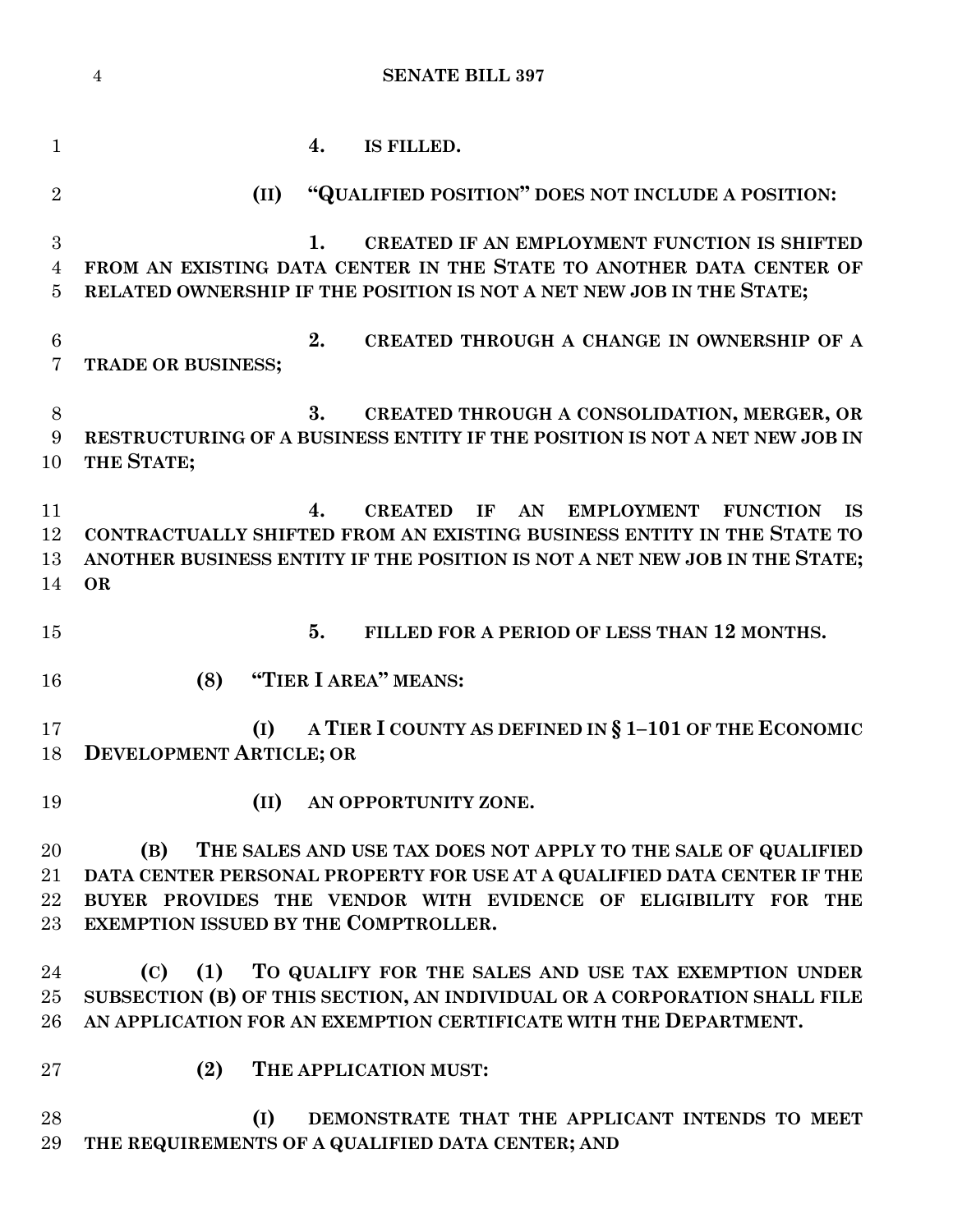**(II) INCLUDE ANY INFORMATION THE DEPARTMENT REQUIRES TO EVIDENCE THE CAPACITY AND INTENTION OF THE APPLICANT TO FULFILL THE COMMITMENTS SET FORTH IN THE APPLICANT'S APPLICATION.**

 **(3) IF, BASED ON THE INFORMATION AND SUPPORTING DOCUMENTATION PROVIDED IN THE APPLICATION, THE DEPARTMENT DETERMINES THE APPLICANT IS ELIGIBLE FOR THE SALES AND USE TAX EXEMPTION UNDER SUBSECTION (B) OF THIS SECTION, THE DEPARTMENT SHALL CERTIFY THE ELIGIBILITY OF THE APPLICANT.**

 **(D) (1) EACH YEAR, THE DEPARTMENT SHALL PROVIDE THE COMPTROLLER WITH A LIST OF INDIVIDUALS AND CORPORATIONS THAT THE DEPARTMENT DETERMINES ARE ELIGIBLE FOR THE SALES AND USE TAX EXEMPTION UNDER SUBSECTION (B) OF THIS SECTION.**

 **(2) WITHIN 30 DAYS AFTER RECEIVING THE LIST DESCRIBED IN PARAGRAPH (1) OF THIS SUBSECTION, THE COMPTROLLER SHALL ISSUE TO EACH INDIVIDUAL AND CORPORATION LISTED A CERTIFICATE OF ELIGIBILITY FOR THE SALES AND USE TAX EXEMPTION UNDER SUBSECTION (B) OF THIS SECTION.**

 **(3) THE CERTIFICATE OF ELIGIBILITY ISSUED UNDER PARAGRAPH (2) OF THIS SUBSECTION:**

- 
- **(I) MUST BE RENEWED EACH YEAR; AND**

 **(II) MAY NOT BE RENEWED FOR MORE THAN 10 CONSECUTIVE YEARS.**

 **(E) FOR AT LEAST 3 YEARS AFTER THE TERMINATION OF A CERTIFICATE ISSUED UNDER SUBSECTION (D) OF THIS SECTION, EACH INDIVIDUAL OR CORPORATION THAT RECEIVES THE CERTIFICATE SHALL:**

- 
- **(1) MAINTAIN A RECORD OF:**

 **(I) THE AMOUNT OF SALES AND USE TAX THAT WAS NOT PAID AS A RESULT OF THE CERTIFICATE;**

**(II) THE NUMBER OF QUALIFIED POSITIONS CREATED; AND**

 **(III) THE INVESTMENT IN QUALIFIED DATA CENTER PERSONAL PROPERTY; AND**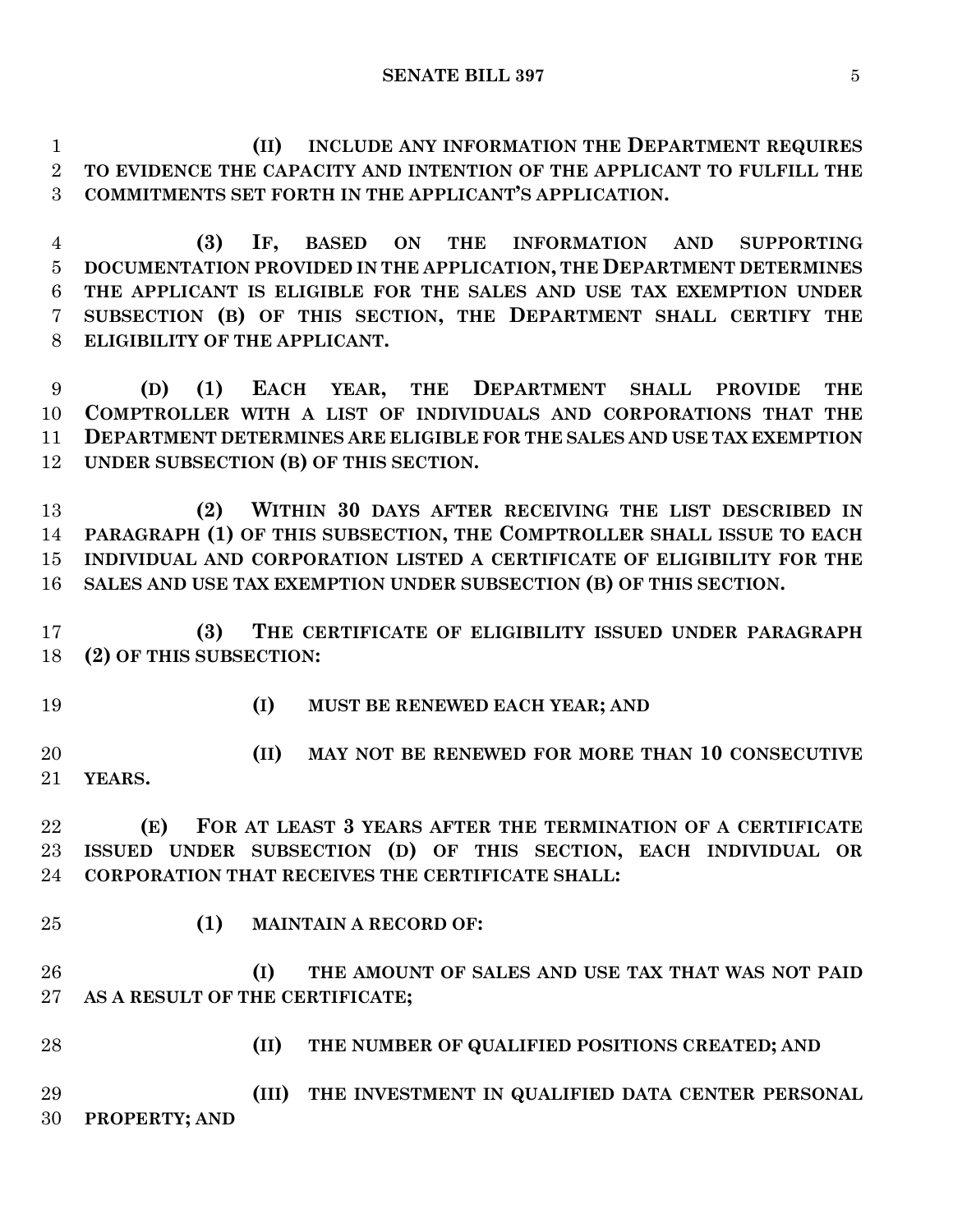**(2) ALLOW THE DEPARTMENT TO INSPECT THE RECORDS DESCRIBED IN ITEM (1) OF THIS SUBSECTION.**

 **(F) (1) THE DEPARTMENT MAY REVOKE A CERTIFICATE OF ELIGIBILITY UNDER SUBSECTION (D) OF THIS SECTION IF ANY REPRESENTATION MADE IN CONNECTION WITH THE APPLICATION FOR THE CERTIFICATE IS DETERMINED BY THE DEPARTMENT TO HAVE BEEN FALSE WHEN MADE OR IF THE APPLICANT HAS FAILED TO FULFILL THE APPLICANT'S COMMITMENTS UNDER THE APPLICATION.**

 **(2) THE REVOCATION MAY BE IN FULL OR IN PART AS THE DEPARTMENT MAY DETERMINE.**

 **(3) THE INDIVIDUAL OR CORPORATION SHALL HAVE AN OPPORTUNITY TO APPEAL ANY REVOCATION TO THE DEPARTMENT BEFORE NOTIFICATION OF THE COMPTROLLER.**

 **(4) THE COMPTROLLER MAY MAKE AN ASSESSMENT AGAINST THE INDIVIDUAL OR CORPORATION TO RECAPTURE ANY AMOUNT OF SALES AND USE TAX THAT THE INDIVIDUAL OR CORPORATION HAS NOT PAID AS A RESULT OF AN EXEMPTION UNDER SUBSECTION (B) OF THIS SECTION.**

 SECTION 2. AND BE IT FURTHER ENACTED, That the Laws of Maryland read as follows:

**Article – Tax – Property**

**7–246.**

 **(A) IN THIS SECTION, "QUALIFIED DATA CENTER" AND "QUALIFIED DATA CENTER PERSONAL PROPERTY" HAVE THE MEANINGS STATED IN § 11–236 OF THE TAX – GENERAL ARTICLE.**

 **(B) THE GOVERNING BODY OF A COUNTY OR MUNICIPAL CORPORATION MAY REDUCE OR ELIMINATE, BY LAW, THE PERCENTAGE OF THE ASSESSMENT OF ANY QUALIFIED DATA CENTER PERSONAL PROPERTY USED IN A QUALIFIED DATA CENTER THAT IS SUBJECT TO THE COUNTY OR MUNICIPAL CORPORATION PROPERTY TAX UNDER THIS TITLE.**

 **(C) (1) A COUNTY OR MUNICIPAL CORPORATION THAT REDUCES OR ELIMINATES THE PERCENTAGE OF ASSESSMENT OF TAXABLE QUALIFIED DATA CENTER PERSONAL PROPERTY UNDER SUBSECTION (B) OF THIS SECTION SHALL SUBMIT A COPY OF THE LAW TO THE DEPARTMENT.**

- 
- **(2) IF THE DEPARTMENT RECEIVES A COPY OF THE LAW ON OR**